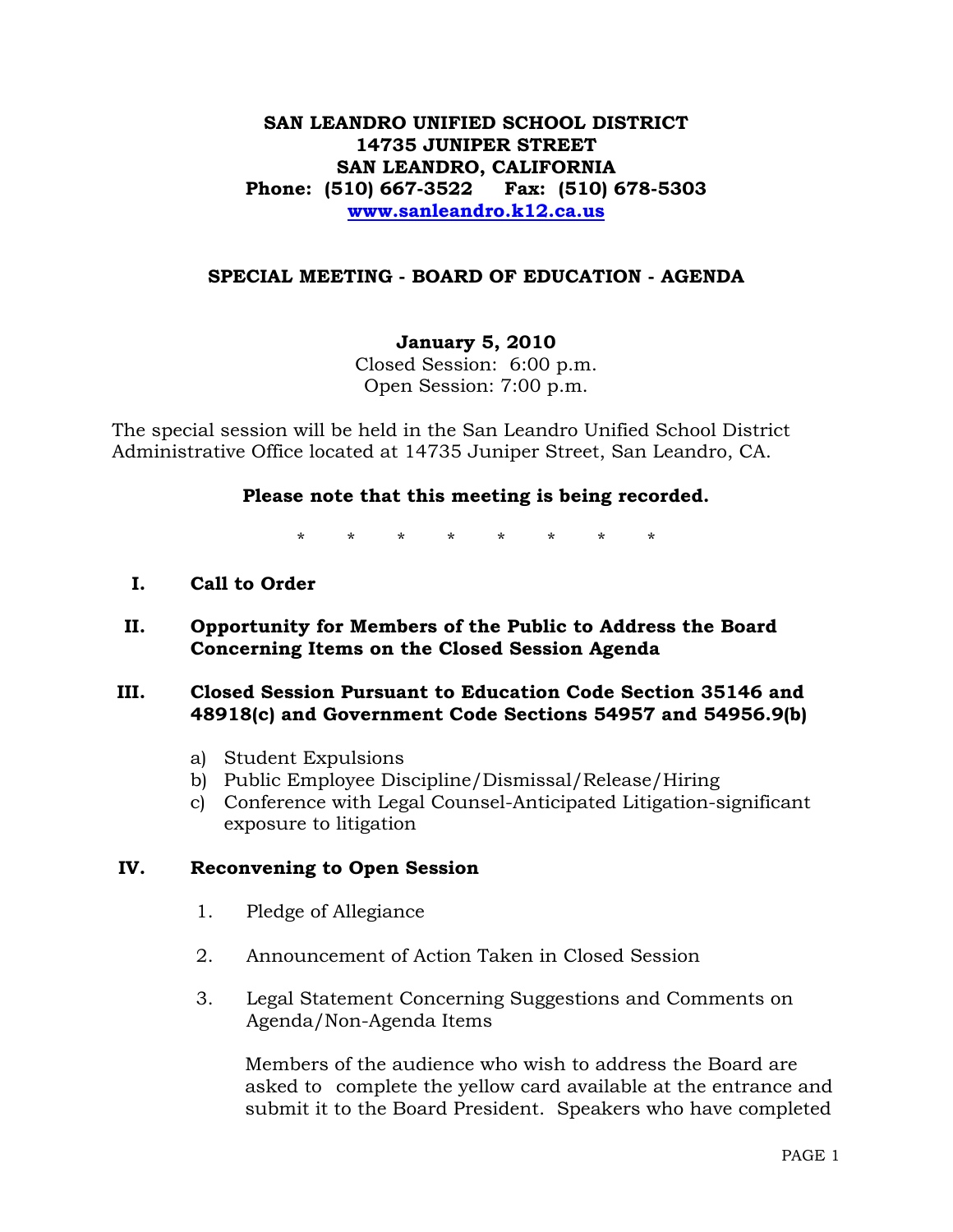the card will be called when the item is reached on the agenda or, for non-agenda items, during the Public Testimony. Cards are to be turned in before the item is reached on the agenda. Please note that this meeting is being recorded. State law prohibits the Board of Education from taking any action on or discussing items that are not on the posted agenda except to A) briefly respond to statements made or questions posed by the public in attendance; B) ask questions for clarification; C) provide a reference to a staff member or other resource for factual information in response to the inquiry; or D) ask a staff member to report back on the matter at the next meeting and/or put it on a future agenda. (Government Code Section 54954.2(a))

## **V. Public Testimony on Non-Agenda Items**

#### **VI. CONSENT**

Educational Services

| $3.1-C$                                   | <b>Staff Recommendation:</b>                                                                                                                                                                                                             |                    |      |
|-------------------------------------------|------------------------------------------------------------------------------------------------------------------------------------------------------------------------------------------------------------------------------------------|--------------------|------|
| Recommendation for                        | Approve the recommendation from the                                                                                                                                                                                                      |                    |      |
| Readmission from<br>Expulsion             | Director of Student Support Services for<br>readmission from expulsion for student<br>E16-07/08 who has satisfactorily<br>completed the terms of his/her<br>rehabilitation plan and is eligible to<br>return to a comprehensive program. |                    |      |
|                                           |                                                                                                                                                                                                                                          | Motion Second Vote |      |
| $3.2-C$<br>Non-Public School<br>Contracts | <b>Staff Recommendation:</b><br>Approve the Non-Public School<br>Contracts for Special Education<br>students.                                                                                                                            |                    |      |
|                                           | Motion                                                                                                                                                                                                                                   | Second             | Vote |